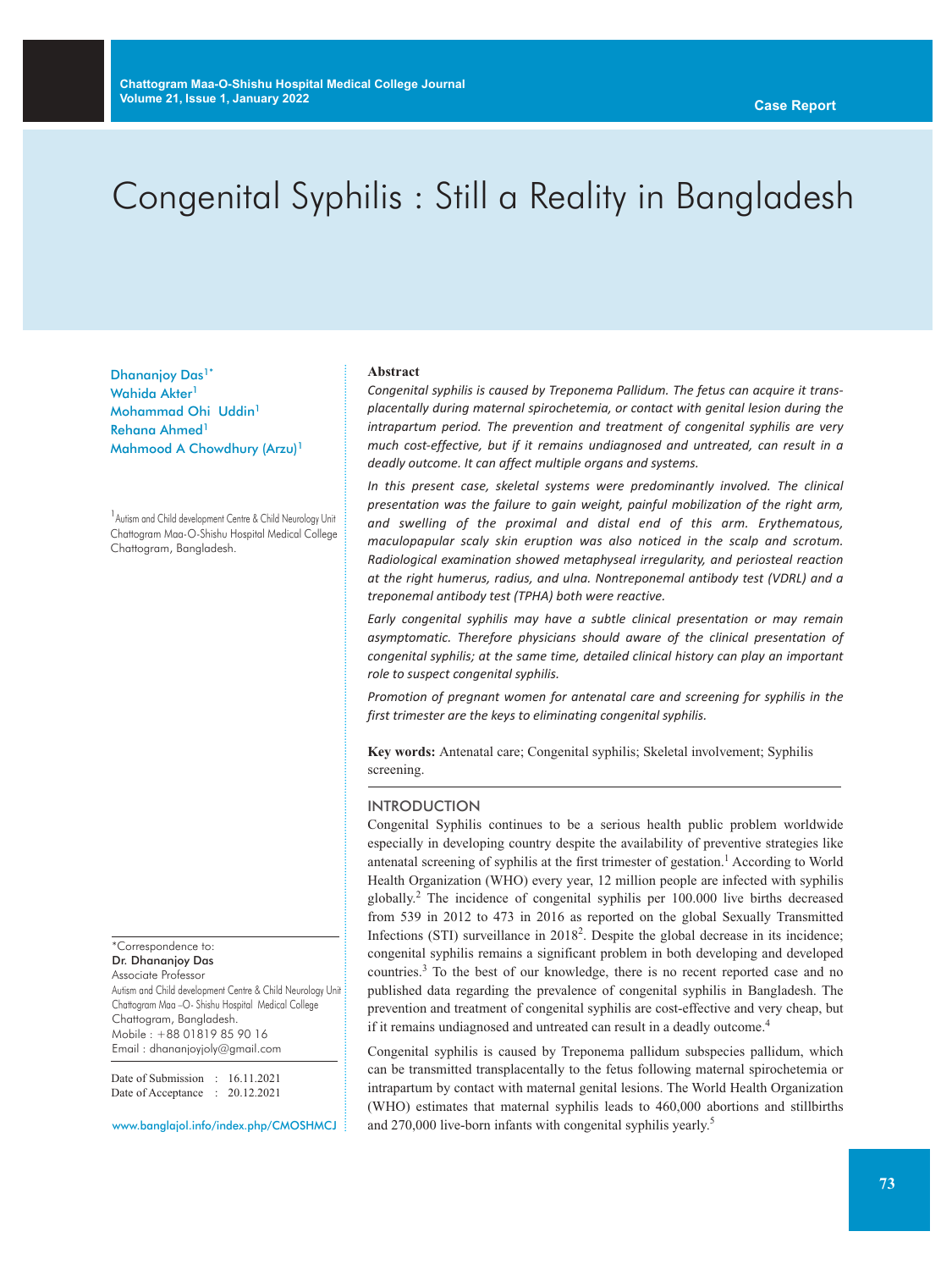Congenital syphilis can involve multiple organs and systems. It is classified as early congenital syphilis when the clinical manifestations occur below 2 years of age, and as late congenital syphilis when the signs and symptoms appear after the 2nd year. <sup>6</sup> The commonest manifestation of early congenital syphilis mostly cutaneous findings like macular and papular, or purely popular rash which are usually at first have bright violaceous red color and then fade to a copper color<sup>6</sup>. In addition to these common skin manifestations, there are maybe acral skin desquamation, vesiculobullous lesion (Pemphigus Syphiliticus) mucous patches, petechiae, erythema multiforme like targetoid lesion. Perioral, perinasal, perianal fissure, and condylomata lata could be the other skin lesion in congenital syphilis. <sup>6</sup> Bone involvement occurs in 60-80% of all untreated early congenital syphilis cases and radiographic abnormalities may be noted in 20% of infants with asymptomatic infection.<sup>7</sup> Bone lesions commonly affect the tibia and other long bones of the body and are usually multiple and symmetric. The lesions can be classified as osteochondritis, osteomyelitis, and osteoperiostitis. <sup>8</sup> The bone involvement can be very painful, causing an infant to refuse to move the extremity, and this finding is diagnosed as pseudoparalysis of the Parrot. <sup>9</sup> Other findings in early congenital syphilis include rhinitis, hepatosplenomegaly, lymphadenopathy, and failure to thrive. Anemia, leukocytosis, thrombocytopenia, hypoproteinemia, hypoalbuminemia, hyperbilirubinemia, and elevated liver enzyme levels can also occur in early congenital syphilis.<sup>8</sup>

The late presentation of congenital syphilis, generally occurr after two years of age, and is characterized by lesions of the bones (Perisynovitis, gummas, tooth malformations, saddle nose), cornea (Interstitial keratitis) and central nervous system (Tabes dorsalis, seizures, generalized paresis). 8

Here we report a case of an infant with congenital syphilis. Who was referred to Outpatient Door (OPD) of Child Neurology Unit of Chattogram Maa - Shishu O General Hospital (CMSOGH) with the provisional diagnosis of Erb痴 palsy of the right arm?

We gave all effort to focus on early diagnosis and treatment of congenital syphilis; we also tried to shed light on the importance of maternal screening and awareness.

#### CASE PRESENTATION

A 3 months old male infant was delivered at home at term with a birth weight of 2.5 kg. There was no history of regular antenatal check-ups and the mother neither screened for Syphilis nor received any treatment for syphilis. Mother was a housewife and father was the driver of CNG by profession. She had an uncomplicated pregnancy. The baby cried immediately after birth and his post-natal period was uneventful. He was exclusively breastfeeding. Few weeks after birth, mother noticed there is less movement and painful mobilization of the right arm. At one month baby was noted to have poor weight gain. With this complaint, she visited the consultant physician and the baby was sent to the OPD Child Neurology Unit of CMSOGH with the provisional diagnosis of Erb's palsy for further evaluation.



**Figure 1** Metaphyseal Irregularity with periosteal reaction at Humerus, Radius and ulna



**Figure 2** Erythematous maculopapular scaly lesion over the occipital region of scalp



**Figure 3** Clinical photograph of the baby after receiving treatment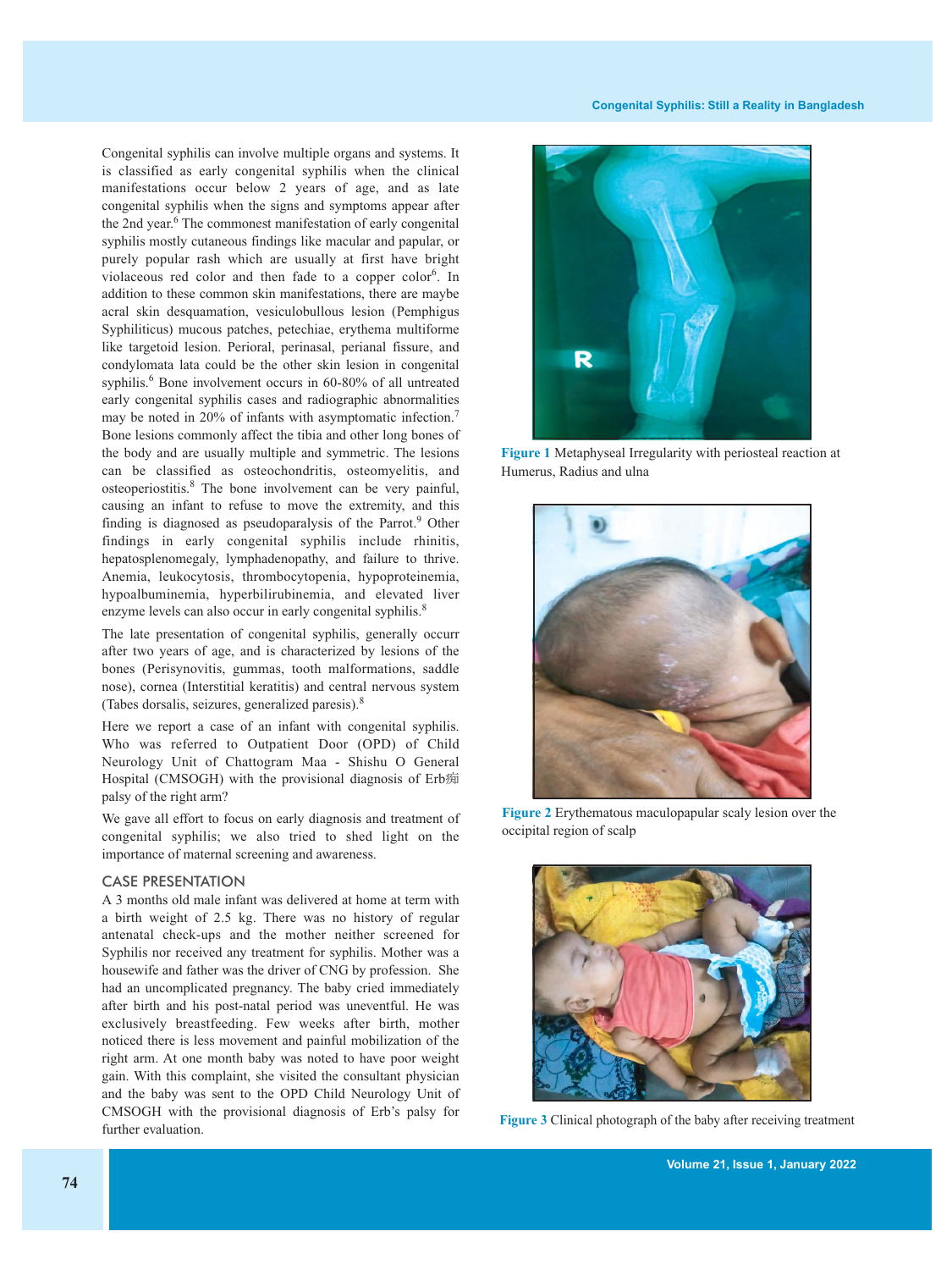On physical examination, the baby was ill-looking, irritable, and emaciated. His weight is 3.6 Kg; Length is 52 Cm; weight for age Z score -3.4 SD, weight for length Z score – 0.8 SD, length for age Z score – 4 SD ( According to CDC growth chart  $0 - 2$  years boy).

There was swelling at the proximal and distal parts of the right upper limb. Lower limbs and left arm revealed normal. The right arm was appeared to be flaccid, hypotonic, and fallen apart. Excessive crying was noticed during the movement of this limb. On skin survey, the macular erythematous scaly eruption was observed in the occipital region of the scalp and scrotum. There was no hepato-splenomegaly and ophthalmological evaluation showed no evidence of chorioretinitis, uveitis, and glaucoma.

The initial laboratory reports showed anemia (Haemoglobin 9.0 g/dl), Thrombocytosis (4,70,000/cm), ESR- 60 mm1st hour, Total count 9,300/cm, Neutrophils 36%, Lymphocytes 56%. CRP- 69.3mg/l. Radiological examination of the right upper limb showed metaphyseal irregularity with periosteal reaction at humerus, radius, and ulna. Non-Treponemal antibody test like the Veneral Disease Research Laboratory test (VDRL) was reactive at a dilution of 1:16. Treponemal antibody tests like Treponema pallidum haemagglutination assay also showed positive at a dilution of 1:320. CSF examination revealed no abnormalities, CSF VDRL was non-reactive. There was no evidence of any meningeal enhancement or hydrocephalus on a CT scan of the brain. Hearing assessment could not be evaluated. The liver function test was normal. The baby was treated with injection crystalline Penicillin G (50000 unit/kg/dose every 6 hourly) for 10 days, after excluding penicillin hypersensitivity by skin prick test. After the ten days course of treatment dramatic improvement was noticed. He became playful, interested to surroundings, gained weight; swelling was disappeared, and able to move his limbs spontaneously. He was planned for monthly doing VDRL test to monitor the titer and discharge. Both parents were reactive to VDRL. They were referred to OPD (Out Patient Door) of Skin&VD for treatment and further evaluation.

#### **DISCUSSION**

The case reported in this article is one of the early congenital syphilis that predominantly involved the skeletal system. Bone involvement occurs in 60-80% of all untreated early congenital syphilis cases and radiographic abnormalities may be noted in20% of infants with asymptomatic infection<sup>7</sup>. Bone lesions commonly affect the tibia and other long bones of the body and are usually multiple and symmetric. It is almost consistent with this reporting case, though it was a unilateral involvement, and bony lesion localized at the right upper limb. Radiological examination showed there was a metaphyseal irregularity and periosteal reaction at humerus, radius, and ulna. Clinically the baby presented with painful mobilization of the right upper arm and it appeared to be flaccid, hypotonic. These clinical findings were initially consistent with Erb痴 palsy and make us think about this condition. Nonetheless, the typical posture in Erb's

palsy like waiter tips hand, extension at the elbow joint, flexion at the wrist joint, and extension at the metacarpophalangeal joint were absent in this case. Moreover, the swelling at the proximal and distal part of this arm leads us to do the radiological examination.

In contrast, Armangil D et al reported a case, of twenty-seven days old infant females with congenital syphilis, had symmetrical involvements of all four limbs.<sup>10</sup> Who clinically presented with swelling of the left calf muscle, radiological examination showed a bilateral lytic lesion at the tibia and fibula. Periosteal reaction and osteolytic lesion were also observed in the inner aspect of the right proximal femur, the distal end of radius-ulna (right), and the right proximal humerus. Metaphyseal demineralization was present in four limbs.

In our case, erythematous macular scaly skin eruption was found, which was localized at the scrotum and scalp (Occipital region). On the contrary, Kim H.Y et al reported in their case with congenital syphilis, widespread, generalized skin eruption characterized by erythematous targetoid scaly macules, papules, pustules, and desquamation at the hand and foot.<sup>11</sup> Radiological examination of both lower limbs revealed diaphyseal periostitis.

Onesimo R et al found in their case report along with hepatosplenomegaly, copper-red macula popular lesion on the face and hand with erythema, desquamation, and scaling. This was a two-month-old girl with congenital syphilis. 12

A case report by Subedi S et al reported a two years old male toddler, who presented with condylomata lata( foul-smelling, asymptomatic, erythematous cerebriform plaque) over the perianal region.<sup>13</sup> He didn't have any other systemic involvement.

According to the case report by Khafaja S et al, a five months old infant was having a history of facial and perioral maculopapular rash, since two months of age-associated with poor weight gain. <sup>14</sup> Further evaluation showed moderate bilateral periosteal reaction along with femoral and tibial diaphysis with no metaphyseal abnormalities.

So, according to described case scenario, cutaneous and skeletal involvements were the predominant clinical presentation in congenital syphilis. It is similar to our case as well. Failure to thrive was another common finding had present in most of the cases.

The most effective method to reduce congenital syphilis is to reduce the rates of primary, secondary, and latent syphilis in women of reproductive age. Prenatal syphilis screening is recommended by the American College of Obstetricians and Gynecologists and the American Academy of Pediatrics at the first prenatal visit and again at 32–36 weeks, if the woman is at risk for syphilis. <sup>15</sup> In our country in Bangladesh screening for syphilis in pregnant women is a part of antenatal care in the first trimester. To the best of my knowledge, there is no recent data regarding coverage of antenatal care and screening for syphilis in pregnant women of our country. It was reported that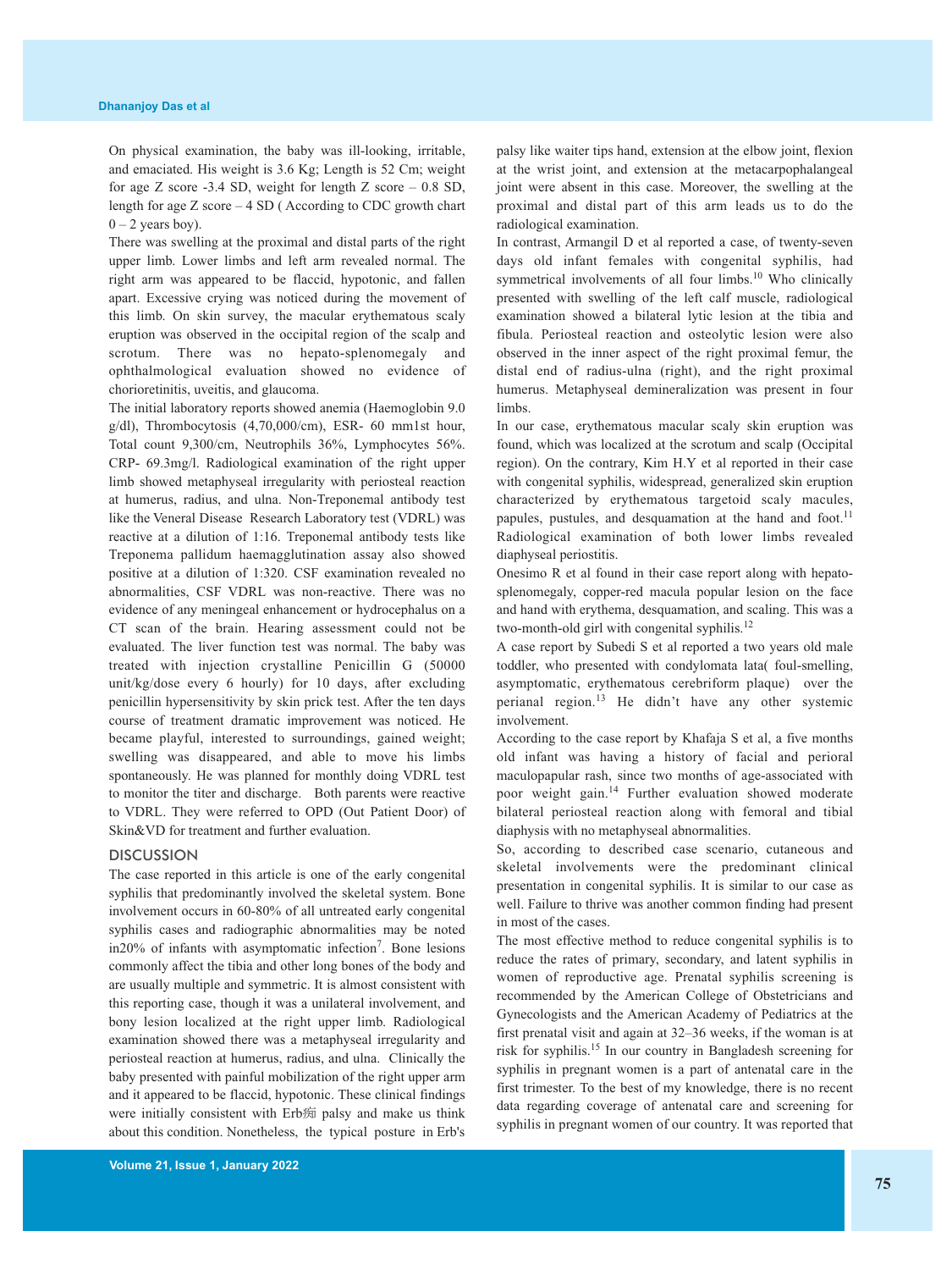there is only 68% of pregnant women attending antenatal clinics in developing countries. The average time of first attendance for antenatal care is five to six months.<sup>16</sup>

World Health Organization (WHO) launched the Elimination of Congenital Syphilis Program (ECS) intending to reduce the incidence of congenital syphilis by 0.5 per 1000 live birth and with the target screening for pregnant women for syphilis more than 90% by 2020.<sup>17</sup>

Diagnosis of early congenital syphilis is difficult because more than half of the infants are asymptomatic and signs in symptomatic infants may be subtle and nonspecific. At the same time, congenital syphilis is a preventable and treatable disease. <sup>18</sup> Physicians should be vigilant and aware of the diver's clinical symptoms and signs.

The key elements for the elimination of congenital syphilis are providing Antenatal Care (ANC) to pregnant women, screening pregnant women for syphilis, treating seropositive women and their partners, and treating newborn infants of seropositive  $women<sup>17</sup>$ .

### **CONCLUSION**

To creating awareness about congenital syphilis in the community, promoting pregnant women for seeking ANC are important things to be considered for the eradication of congenital syphilis.

Finally, mobilization of communities including healthy volunteers, traditional birth attendants to refer a pregnant woman for antenatal care and screening for syphilis can play an important role to eliminate congenital syphilis.

#### **DISCLOSURE**

All the authors declared no competing interest.